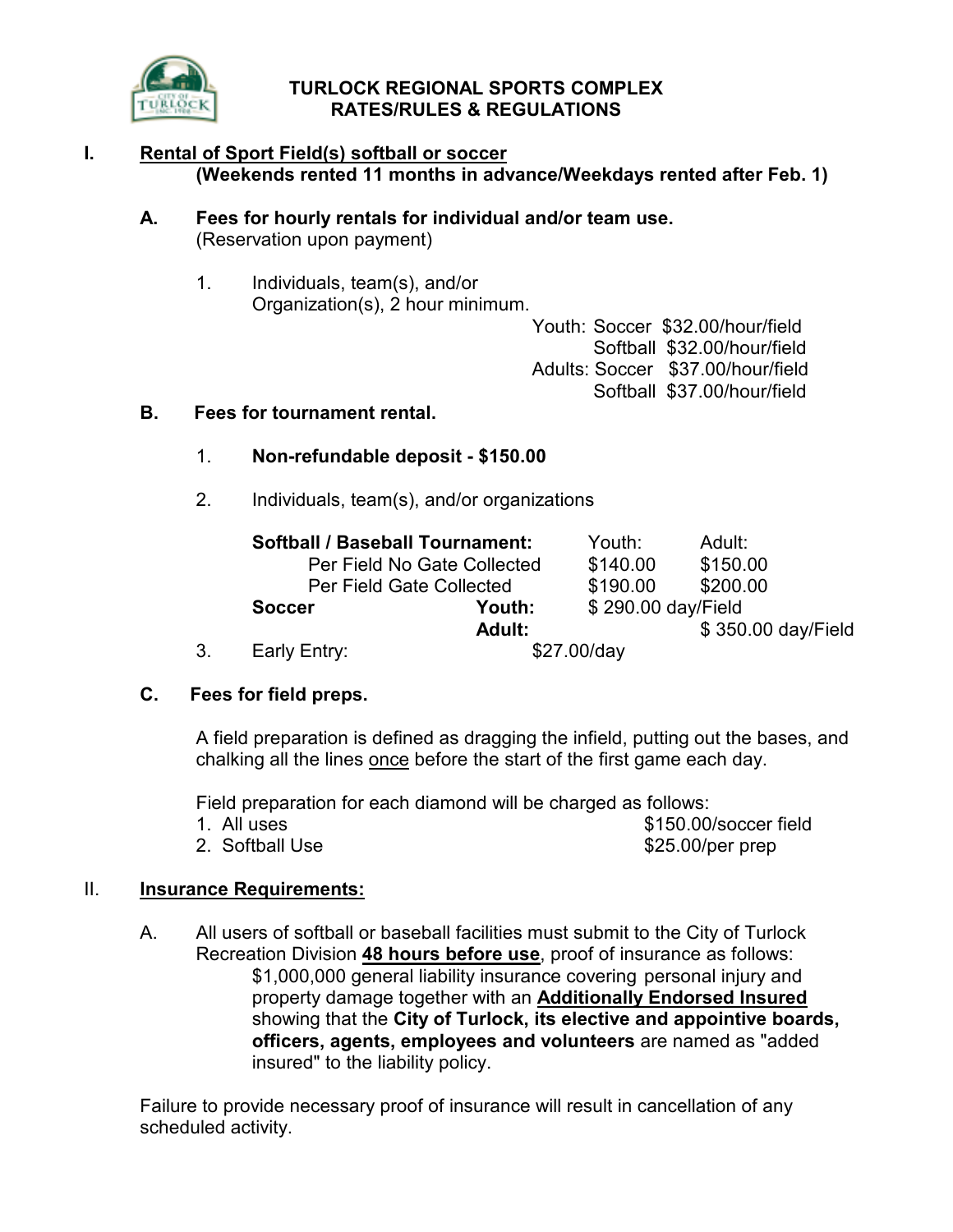## III. Facility Use Policy:

 The City of Turlock Recreation Supervisor-Sports, under the direction of the Recreation Division Manager, will oversee the administration of this facility.

 A. Affiliated groups must contact the Recreation Supervisor-Sports by January 31 of each year with potential field use. The final draft is due to Recreation Division office three (3) weeks before use.

## B. League Play

 The facility will be open (gates unlocked, field ready to play) a minimum of 30 minutes prior to the first scheduled league game time unless otherwise approved in writing by the City of Turlock\*.

 \*A written request must be made in writing by an affiliated organization at least 1 week prior to use. This request must be presented to the City of Turlock Recreation Supervisor-Sports who will respond to the request in writing.

## Tournament Play

 The facility will be open (gates unlocked) a minimum of 1 hour prior to the first scheduled tournament game. The fields will be ready to play a minimum of 30 minutes prior to first scheduled tournament game.

NOTE: any person who enters the gated facility prior to opening will be considered to have trespassed and will be reported to the City of Turlock Police Services. Unauthorized entry may result in further use being denied to the applicant(s).

- C. Turlock Regional Sports complex may be reserved for more than one (1) rental period at one time.
- D. Fees include the cost of a facility caretaker, one time lining of field(s), bases, restroom availability, opening and securing the facility.
	- 1. Additional field preps must be requested in writing a minimum of 48 hours in advance.
- E. The City retains the right to control the operation of the concession. No food items will be offered for sale on the facility grounds without prior written approval from the City of Turlock.

## F. All users of the facility must submit a written request to the Recreation Supervisor-Sports or his designee 1 week in advance of the rental date for the following:

- 1. To collect a gate fee renter will pay the City of Turlock the first \$400 then 50% for all money over \$800 for soccer use.
- 2. To sell any items, T-shirts, hats, etc; the City of Turlock will receive \$100 per vendor per day.
- 3. The announcers room/scoreboards may be available by submitting a written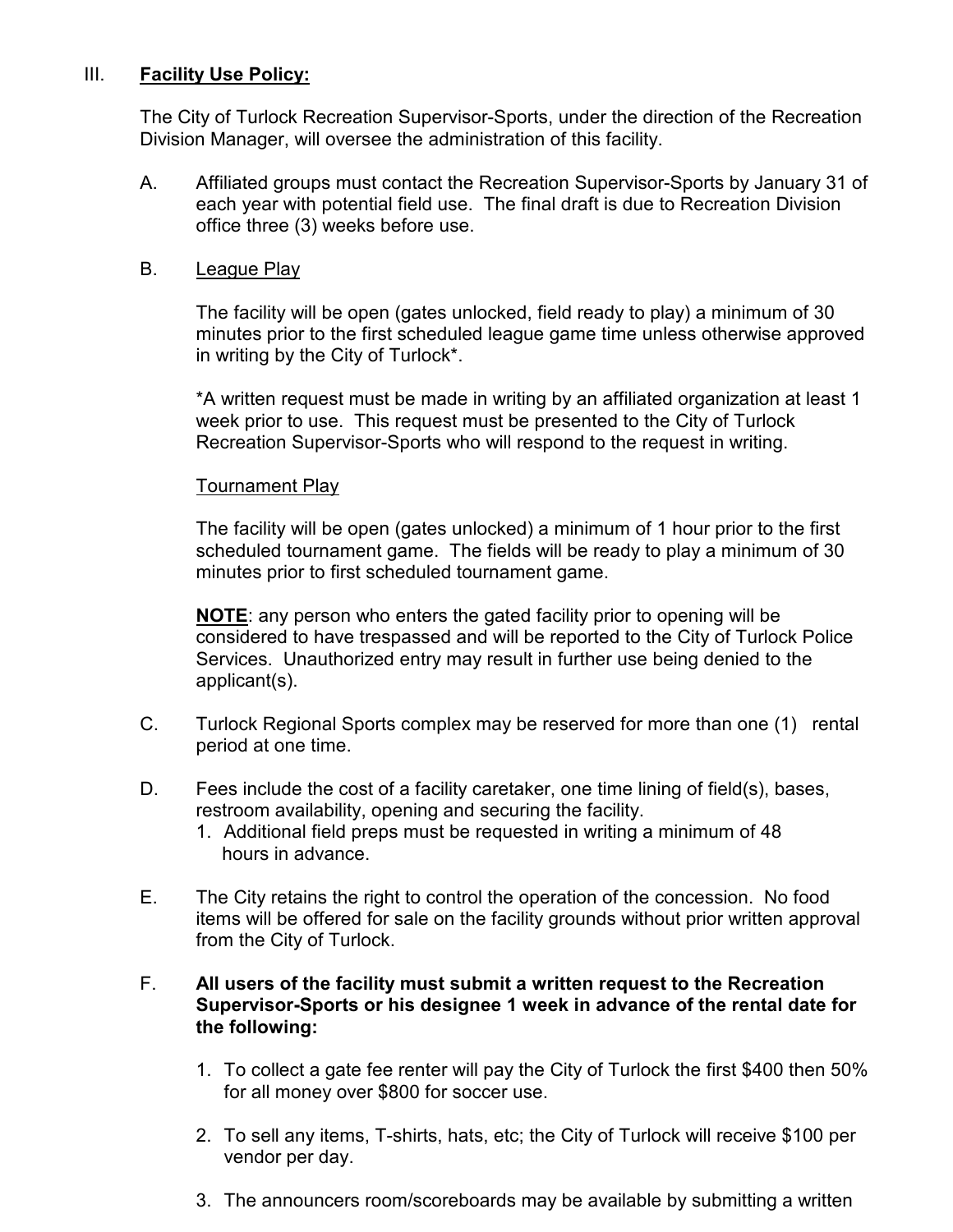request, 1 week in advance, to the Recreation Supervisor-Sports(Field 4 only, Pedretti Park only).

4. There is no availability of a public address system; however, a user may bring their own.

 The Recreation Supervisor-Sports will approve, amend, or disapprove request in writing.

## G. The sale or consumption of alcoholic beverages of any kind is prohibited on any portion of the facility.

 H. The Recreation Supervisor-Sports, Municipal Services Director, or their authorized representatives will, at all times, control the use of the City owned facility for the safety and welfare of the users and the general public.

## IV. Tournament Use:

- A. No games are allowed to start for tournament use prior to 9:00 a.m. This is to allow adequate time to prep the fields for the tournament. Any request for starting before 9:00 a.m. must be made in writing 2 weeks in advance to the Recreation Supervisor-Sports for consideration. Each request will be considered individually and will be charged additional hourly rates. The Recreation Supervisor-Sports will approve, amend, or disapprove request in writing.
	- 1. Early Entry Fee \$27.00/day
- B. A written copy of the tournament schedule must be submitted to the City of Turlock Recreation Office by 9:00 a.m. on the Thursday prior to the tournament. The schedule will include start and ending times, fields used, scheduled field preps, and instructions for specific field preparations (i.e. batters box, restraining lines). Failure to meet this deadline may result in late fees and/or the cancellation of the tournament.
- C. Turlock Regional Sports Complex may be reserved for use 11 months in advance and no less than 10 working days.
- V. The person(s), organization(s) or the tournament or league director renting the City owned facility will be held accountable to insure that the facility is used in a responsible manner for the safety and welfare of the participants, spectators, and exposure of the facility to damage.

## VI. Rental Deposit:

 A \$150 non-refundable rental fee will be paid as a deposit, at the time of reservation, to guarantee the date requested. Hourly rentals must be paid upon request to reserve a field.